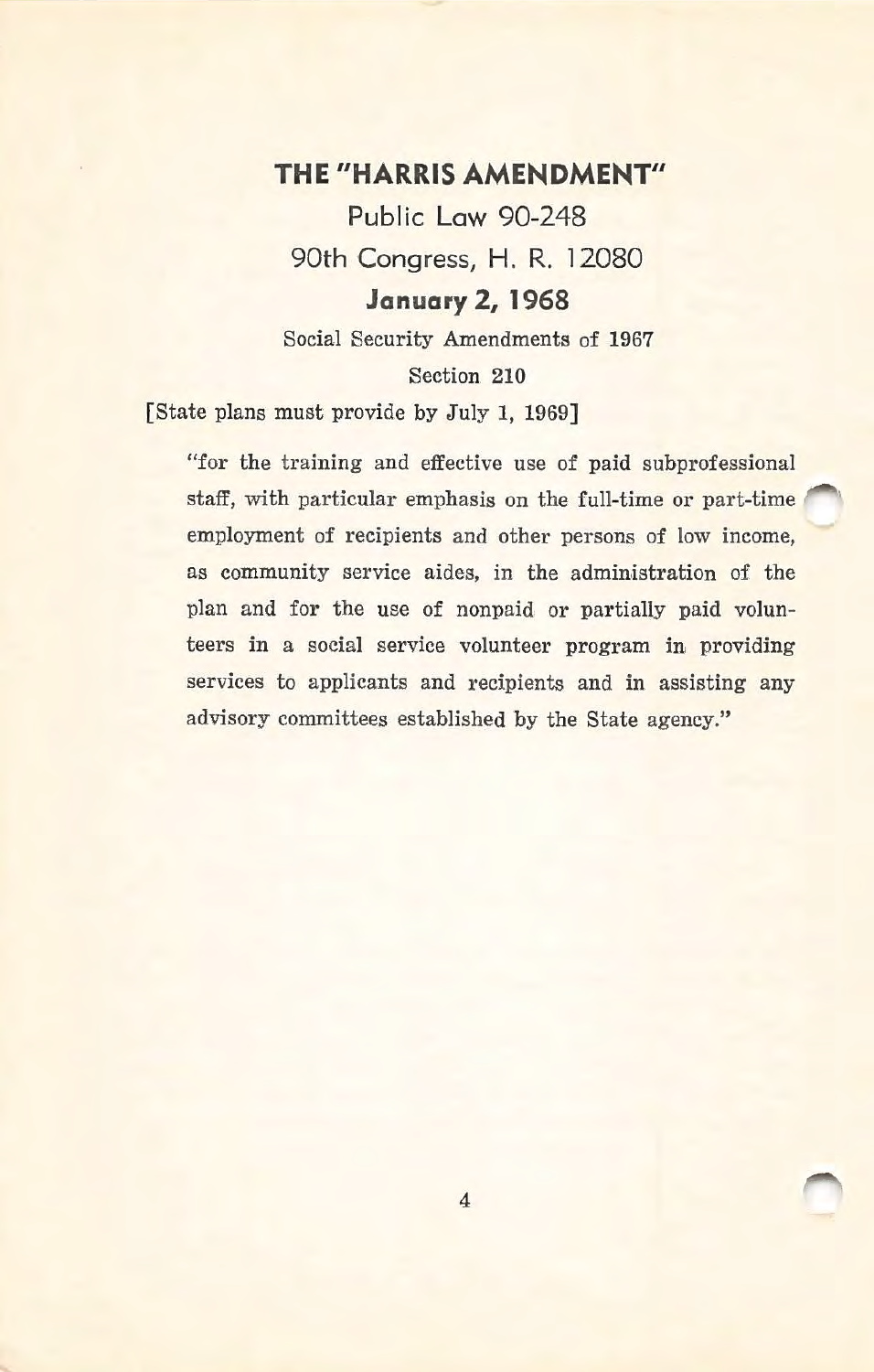## **INVOLVING ALL CITIZENS IN PUBLIC WELFARE\***

by

## Cynthia R. Nathan Director, Office of Citizen Participation Social and Rehabilitation Service Department of Health, Education, and Welfare

We meet here today as as members of the American Public Welfare Association to consider involving all citizens in public welfare. I submit to you that the citizenry is already involved. There is evidence enough in the fact that public welfare is now a major campaign issue. The Wall Street Journal as well as the local press carry stories on public welfare's policies and programs. Big business and the industrialists discuss public welfare. Women's clubs, church groups, professional organizations and civic associations debate its lacks. Academia, suburbia, and the residents of slums propose alternatives. Requests for opportunity to serve as volunteers pour into our office. The citizenry is already concerned. It is a question of channeling and utilizing that concern.

Today, such is the turmoil of our nation, that when there is interest, there is criticism; when there is attention there are proposals for change. Change should be welcome. But when attacks are based on myths and misconceptions, on fallacies rather than facts, the changes proposed will be as irrelevant as the charges. Solutions lie in a new involvement of concerned citizens which will expose them to facts, permit them to understand cause and effect, and enable them to choose between alternatives on the

basis of knowledge and understanding. It is our duty and our responsibility to provide the exposure, the framework, which will enable all sides to "see it like it is," and through dialogue, to resolve differences.

In a former era, New Deal debates led to constructive change, and to a structure that was relevant to the times. Today debates about the public welfare structure and about new Great Society programs take place amidst churnings and rumblings which shake the very foundations not only of public welfare, but of all our

<sup>\*</sup>Prepared for presentation to the Southeast Regional Conference of the American Public Welfare Association, Lexington, Kentucky, September 19, 1968.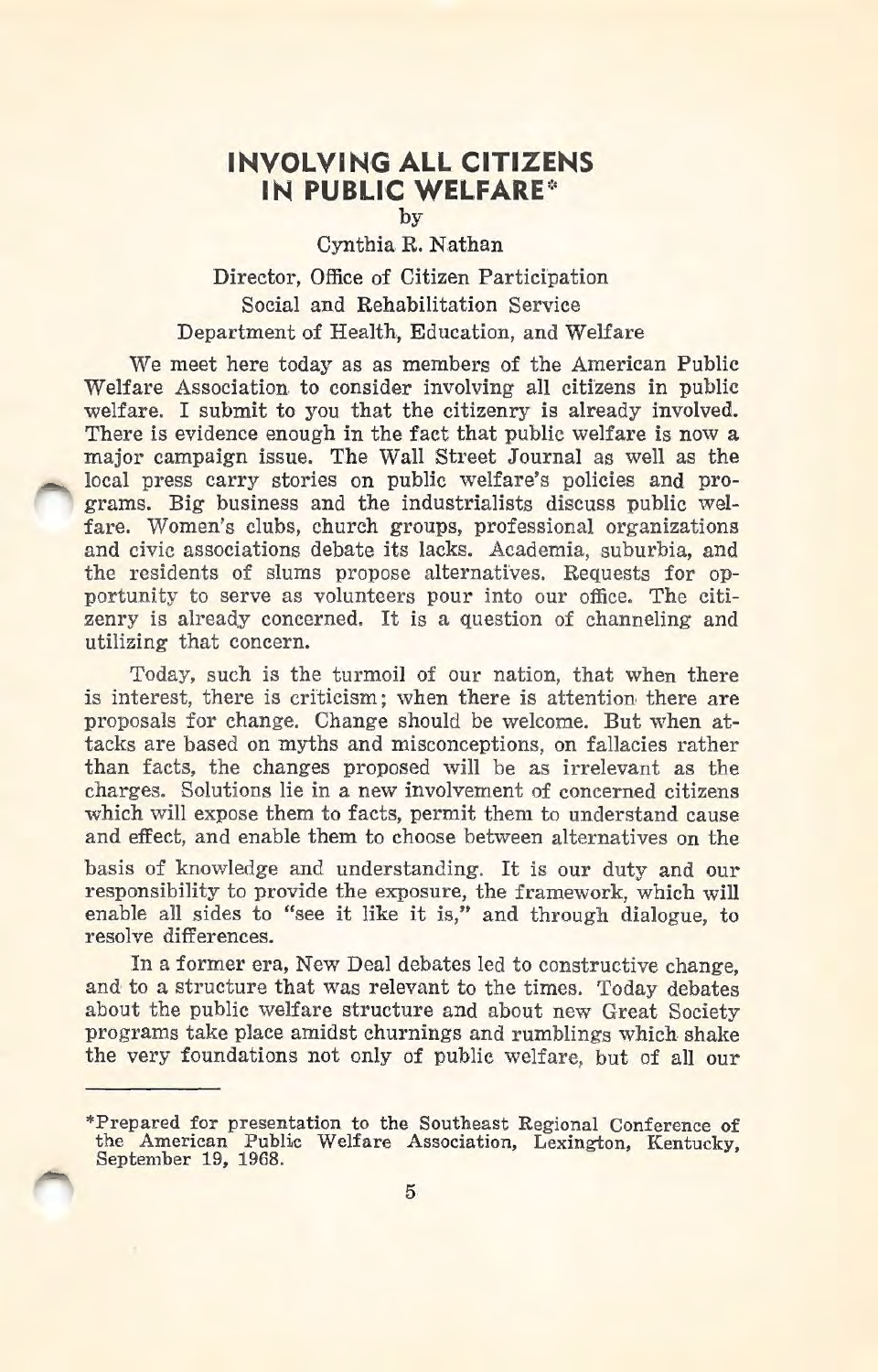institutions. The promised War on Poverty threatens to shrink to a skirmish while the predicted skirmish in a far-off continent escalates into a war that strains the nation, its resources and its patience. Indeed, the War on Poverty threatens to turn into a War about Poverty while its big guns often misfire and its little guns backfire.

But the sound of their explosions was loud enough to be heard in every city from coast to coast. The requirement for participation made silent citizens silent no more. Our clients organize and speak out in increasing numbers. They want a voice in determining policy. We should welcome this, but instead we are disturbed by the unfamiliar voices of those who have been silent so long. We fear the involvement of recipients on advisory boards. We are miserable in considering the implication of receiving advice from those who were expected to take it rather than to "dish it out."

If misery loves company, we can find comfort in the fact that demands for involvement grow louder outside every locked door and around every protective wall. The peaceful church is rocked. Priests are questioning and parishioners are protesting. The quiet colleges are rocked. Professors are challenging and students are demonstrating. Observing the demand of the little people for inclusion in the political convention, observing the demand for policy control over the local police we are forced to note that the demand for citizen participation extends from the political precinct to the police precinct.

The have-nots want in. The excluded want a voice. In public welfare, staff and recipient are joined by the middle-class and the industrial community, by youth and the pensioned, all wanting to participate in determining public welfare policy. Yesterday at this conference we heard both a newspaperman and a legislator tell us that they felt excluded, that they wanted to know us better but felt shut out. Citizens echo their complaints. We are aware that there is no unified opinion on the changes which should be made. Some want to expand our service-others to disband it. And it often seems that some want only to annoy or to destroy us. It sometimes seems that the Do It Your-Selfer suddenly decides to leave his lopsided bird house and marches straight for us hammer still in hand. But most, by far, who want to participate, want to modify and reshape because they want to help. They seek to alter a system which we, ourselves, were the first to say needed change.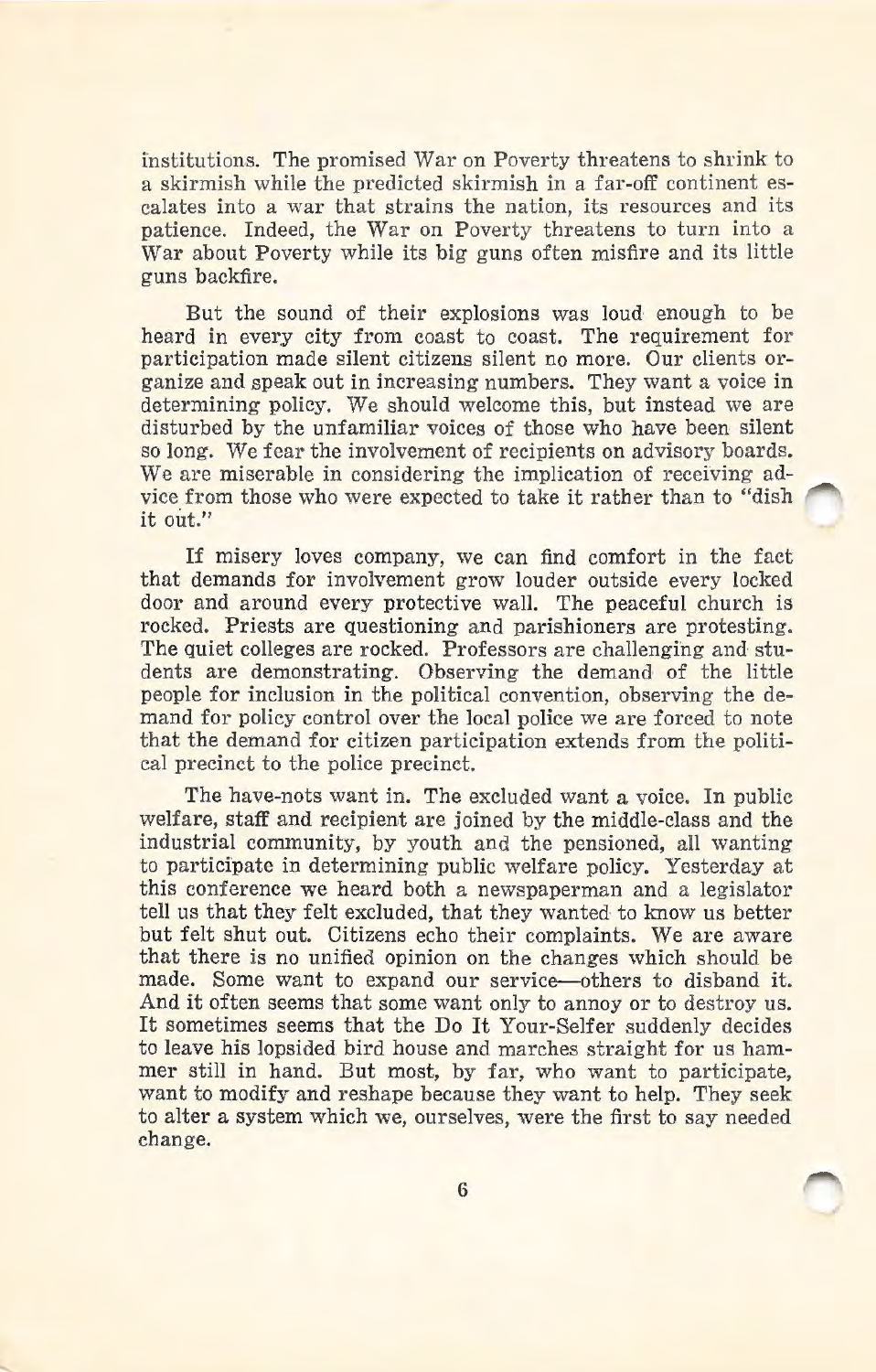And if the public now condemns public welfare, we can, with justification, quote the betrayed and abandoned woman, who turned to her accuser, and in turn observed, "You made me what I am today. I hope you're satisfied." For our program is a public program, based on legislation which reflects the will of the people. Our program was fathered by the people, but for years it was the public welfare professionals, who were the only persons in all of society who had to nurture the child who was neglected and all but abandoned by the parent society. Long before the birth of the Office of Economic Opportunity, our infant sibling, we were the only advocates of the poor. Poverty had no popularity. Now, in many geographic areas, the legal profession defends and embraces our clients, and wins new rights for them, and as it does, it points an accusing finger at us, charging that we have denied these rights. How quickly and conveniently they forget that it was this same legal profession which only recently argued that welfare was a privilege and that clients had no rights. They forget that courts upheld their own arguments that recipients were non-persons before the bar. Shall we tell them they made us what we are today? Shall we tell them that they should have brought suits for moral and financial non-support against a neglecting society? Psychiatrists and psychiatrically oriented agencies point the same accusing finger at us, decrying our current failure to provide essential casework services. But these same agencies forget so soon that as a matter of policy it was they who restricted their intake to persons who did not have to cope with financial lacks, that they boasted, took pride, and derived prestige from the fees they charged. Did they, too, help to make us what we are today?

And do we, too, forget too soon? How long did we moan that the affluent did not want to know or see or hear about the poor, but preferred to abrogate all responsibility to the professional while they built their lopsided birdhouses, and antiqued scratched tables? Well, now they care. And we, who have cared so long, now should mark the avenues, clear the paths and open wide the doors, welcome their interest and their participation so that all the citizens may join in our struggle for meeting needs wherever we find them, for meeting financial, psychological, and rehabilitation needs. For make no mistake, once among us, regardless of the forces which motivate them, regardless of the attitudes they bring, the people, by working with us and our clients, will stay to loosen the fetters which tied our hands. They will remain to become the advocates of our clients. The volunteers will join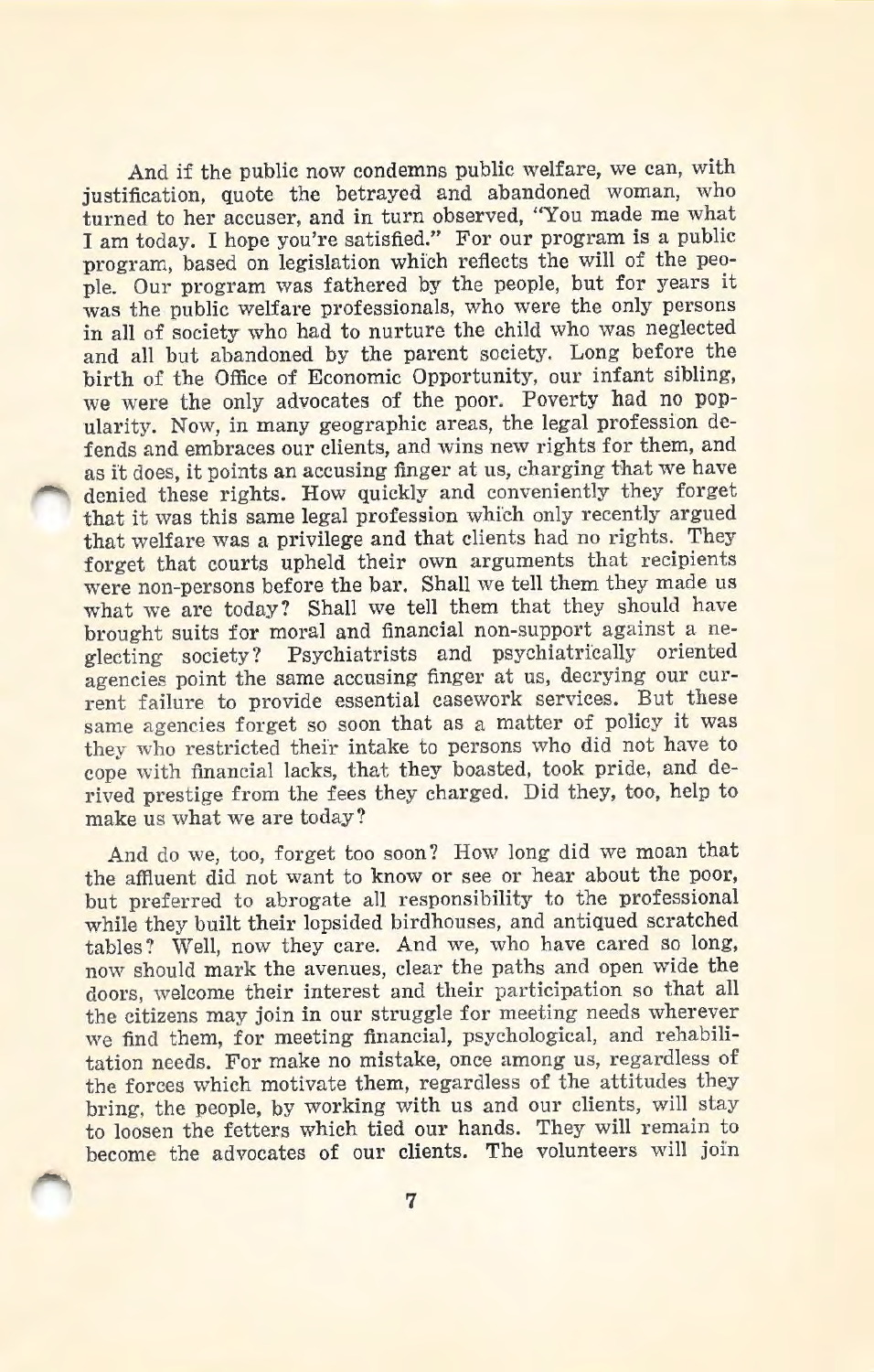hands with us, for, like us, they come to public welfare neither to punish nor to demean, but to help, to serve. And like us, they too will search for better methods, and for enabling legislation.

I shall be the last to argue that in an era of demonstrations and devisiveness, the initial stages of citizen involvement will be either an easy or a relaxing experience. I shall be the last to argue that a volunteer program will mean that fewer staff will be needed, for I know it will mean the addition of staff. I shall be the last to argue that advisory committees will not be timeconsuming, for I know they wfll require the personal attention of no less than the director, who already has more than he can do, and they will require other staff services, from staff who are already overburdened.

But I will argue long and loud that volunteers will prove to an alienated clientele that the community cares, that volunteers can bring the security, the self-respect and the emotional support which are necessary preludes to the independence and self-realization of our clients.

And I know, as those of you who have already tried the program know, that legislators, community leaders, and opinion makers who have been exposed to our clients through the socalled home visitation programs, the "go-see tours," will stop shaking the finger at us, for it is their erroneous beliefs instead that wi11 be shaken.

And I will argue that right and justice compel us not only to permit, but to encourage and assure, that the persons who must live by and with welfare policy have the opportunity to participate in making that policy, in determining their destinies, in shaping the rules which will govern them.

And we, we whose purpose and aim has been to develop the potential of our clients, to create policies which are relevant and effective, will have help in achieving these ends, if we will but provide for dialogue with the poor, and if we listen and we seek the advice of advisory committees.

I am not here to tell you that you must institute these programs because the Harris Amendments, the new law, requires States to institute volunteer programs and to involve recipients on advisory committees. I am here because I believe that democracy requires an informed and an involved citizenry, because I believe that the poor and the affluent have been separated too long, that recipients and top administration have been sepa